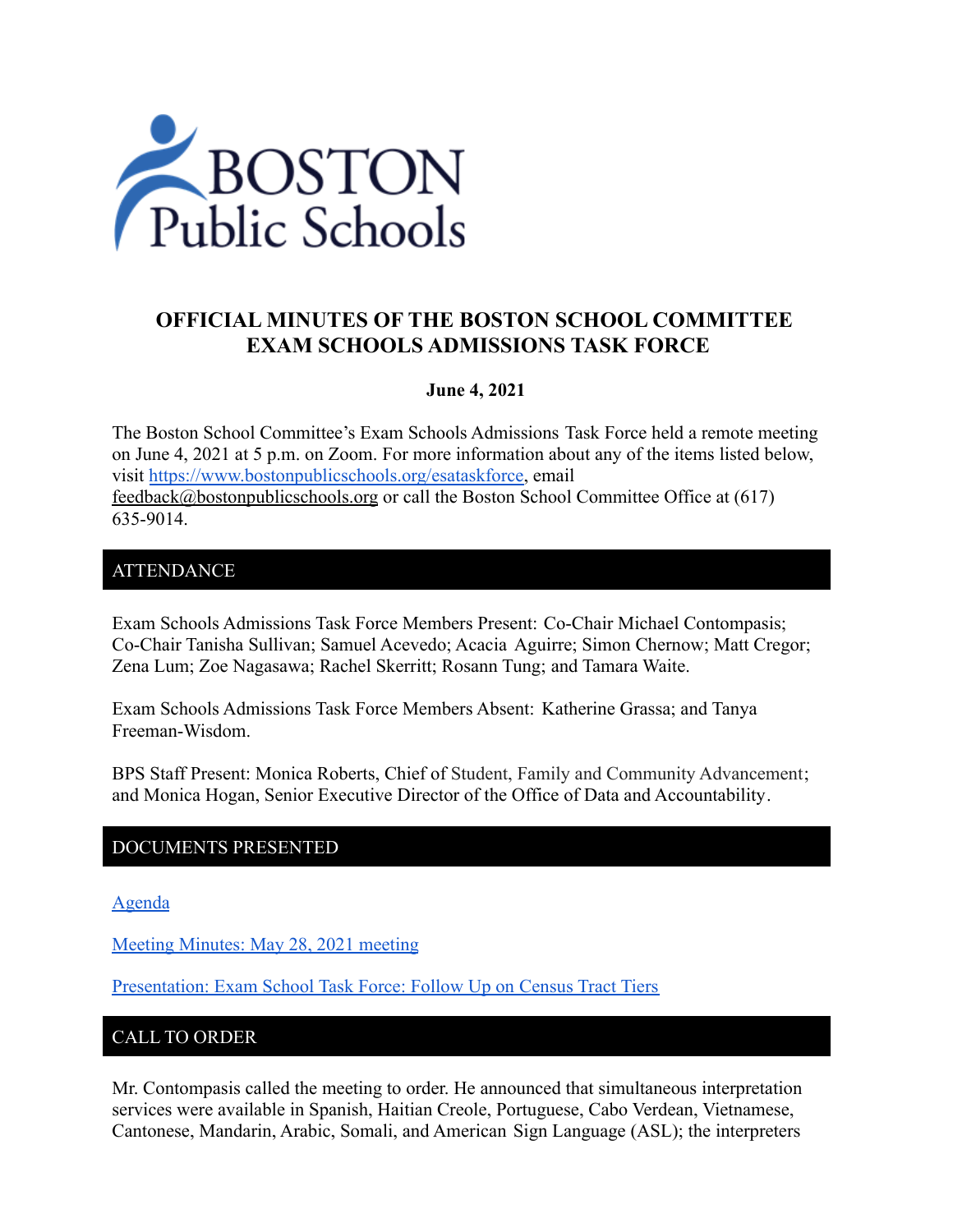introduced themselves and gave instructions in their native language on how to access simultaneous interpretation by changing the Zoom channel.

Ms. Parvex called the roll. Ms. Grassa and Dr. Freeman-Wisdom were absent. Ms. Skerritt arrived after roll call.

# APPROVAL OF MEETING MINUTES: MAY 28, 2021

*Approved –* The Task Force approved the minutes of the May 28th, 2021 Exam Schools Admissions Task Force meeting.

## DISCUSSION

Monica Hogan, Senior Executive Director of the Office of Data and Accountability, reviewed additional data and simulations requested by the Task Force related to the exam schools admissions results for School Year 2021-2022.

Ms. Hogan presented a follow up on census tract tiers. She said she thought that there was a consensus around eight tiers and proportionality to children in grades 5-8. She also said there was a wish for the tiers to be more evenly sized. She presented four different options for the members. She also presented a race neutral version of the index of concentration at the extremes (high income households versus low income households). Ms. Sullivan asked if it was possible to convert all the maps with the neighborhoods written out. The members then proceeded to look at the data from the overall comparison of tier options. Mr. Chernow commented that, according to the data, it looked like the more privileged the student, the more likely a student would be invited.

Ms. Hogan presented the simulation set 1: 20% distributed citywide, 80% distributed by tier and the simulation set 2: 100% distributed by tier. The simulations were by economic status, by zip code, and by race.

Dr. Tung pointed out that this was at least the third time the members had seen data that showed that allocating 20% citywide contributed to inequity and thought they shouldn't be talking about allocating  $20\% - 80\%$ .

Mr. Contompasis mentioned that they shouldn't disregard achievement and that the 20% reflected the students who may have played by the rules. Ms. Sullivan said the data showed that the majority of the 20% were overwhelmingly white and wealthy. Mr. Chernow added that it was hard to talk about achievement without speaking to the context of the city of Boston in the context of structural racism.

Dr. Tung added that the terms hard working, deserving, and playing by the rules, were terms that had been used repeatedly with the implication that the highest scoring students were more hard working and deserving than other students,despite many studies that showed that selection is a measure of family income and education level, rather than merit.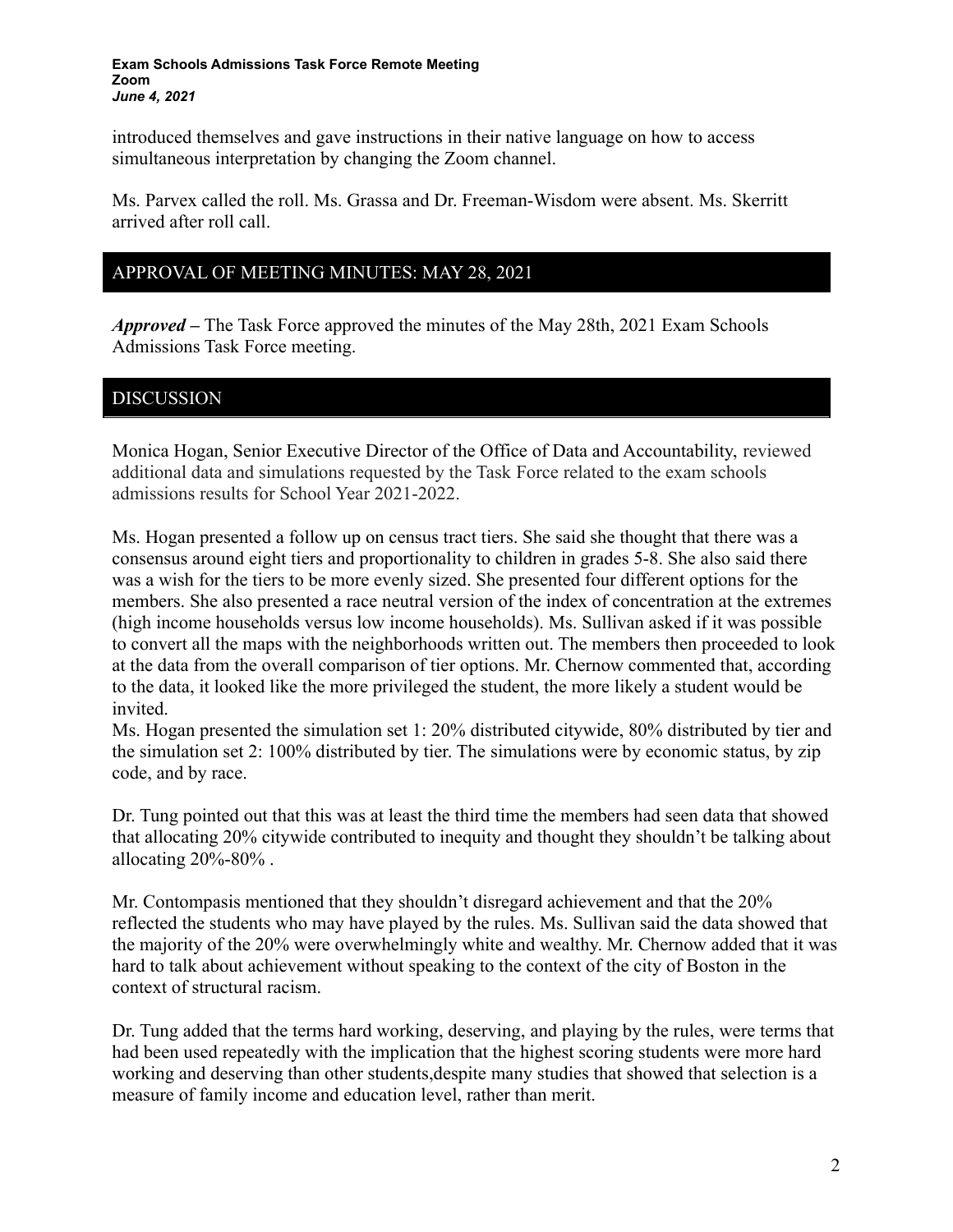Dr. Tung added that she thought they should use the census tract as the basis for the selection to keep the neighborhood diversity, and not tiers. Ms. Sullivan added that if they used the census tract instead of zip codes, they might not only maintain the diversity that they obtained from the interim policy, but also solve for the socio-economic challenge. She added that with the interim plan, more students from different neighborhoods across the city were invited to the exam schools, and for her that was a win. She continued saying that this was a win for different reasons, first,as these were citywide schools, they were supposed to have students from all neighborhoods, secondly, because it was well known that kids learning from other kids from different neighborhoods enriches the educational experience, and finally, because it was important to break down, at an early age, the neighborhood siloes in Boston.

Mr. Acevedo also mentioned the importance of maintaining the neighborhood diversity that the working group had achieved through the interim policy and that with the data shown in the simulations, using tiers, or geocodes, they could also increase the socioeconomic diversity. He mentioned that even with the 20%-80% approach, they saw an increase in diversity. Ms. Sullivan observed that she was never settled with the 20%-80% when they were a working group as that still preserved elitism.

Mr. Cregor reminded the members that the working group settled on the 20%-80% because they knew that there would be neighborhoods where there would be very few students potentially admitted, and the 20% allowed for the opportunity to help correct that cut.

Ms. Sullivan asked the members to discuss how they would create the pool. She said that pre-pandemic, there were only two factors; assessment and Grade Point Average (GPA), but that the members had heard many additional factors like educator recommendations, essays, portfolios, etc. She said there were members with opposite views on a possible assessment and that they would have to arrive at a consensus, as that was the most healthy for the city. She also gave an overview of the calendar for the upcoming weeks and told the members that the Co-Chairs would present a status update to the School Committee at their next meeting scheduled for June 9. They would present two-to-three recommendations on qualifiers to the pool for consideration, and two-to-three recommendations on mechanisms for seat allocation. She also mentioned that there would be two listening sessions held jointly with the School Committee to hear reactions specifically to what they present and that they would present their recommendations to the School Committee at its second meeting in June.

Ms. Sullivan gave an overview of the different possibilities for assessments; MCAS, MAP growth and also MAP used as an achievement measure.

Mr. Acevedo said he would be interested in using the MAP as a growth indicator, requiring the administration of the MAP at least twice, especially as the NWEA recommended it be used as a growth tool rather than an assessment. Ms. Lum said she wasn't opposed to an assessment, but she wanted to push the use of a more comprehensive GPA than just in ELA and math. Mr. Cregor stated that he wasn't opposed to an exam but he wanted it to be as unburdensome as possible. He said that if a student had MCAS scores that showed they were performing at or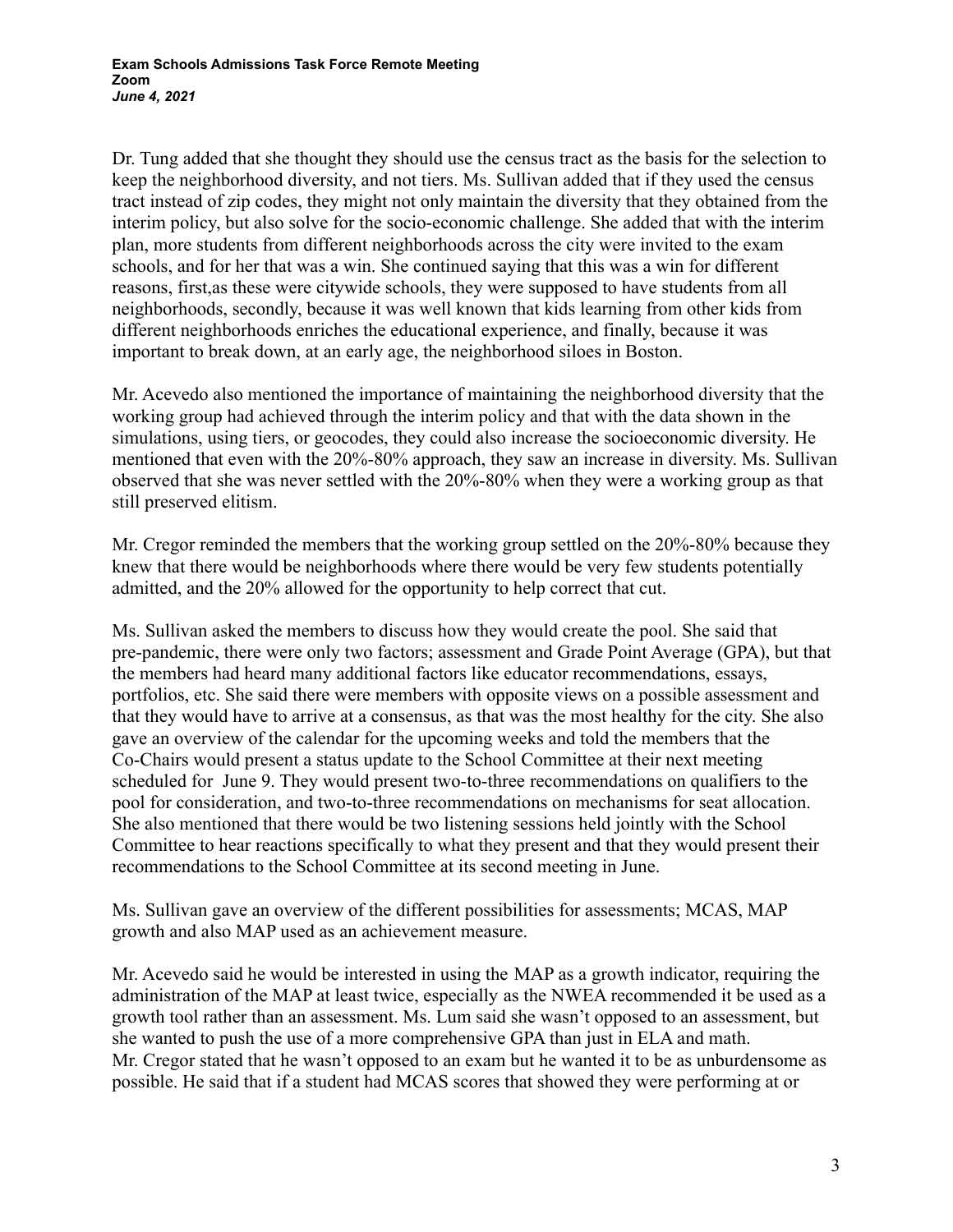above grade level, those could be used instead of MAP growth, and if a student had the scores in the MAP growth they should use that without the MCAS. He also said he was open to hearing how to incorporate growth in addition to achievement as an additional way to demonstrate the students' preparedness to participate in the exam schools. He concluded that he thought their charge was to remove barriers to give educational opportunities and if they would administer an exam, it should be done in any manner that can most eliminate those barriers.

Mr. Chernow said he was opposed to using an assessment for admissions to the exam schools as it continued to uphold systemic racism, and it was time for the Task Force to make some radical change. He finished by quoting Dr. Ibrim X. Kendi, saying "standardized tests have become the most effective racist weapon ever devised to objectively degrade black minds and legally exclude their bodies."

Ms. Aguirre said she was not opposed to having an assessment and asked if non-BPS students could take the MCAS.

Mr. Contompasis said that in order for the MAP test to be used to determine growth, the district would have to be mandated to give that test across all of the grades and across all of the schools and he didn't know how that would work for non-BPS students. He also reminded the members that the MCAS was not given last year. He also said they would have to reach consensus on having an assessment and how they would use the results of an assessment for this coming entering group a year from September.

Ms. Skerritt said that the school leaders like Dr. Freeman-Wisdom, Ms. Grassa, and herself were all in favor of an assessment. She said it felt defeatist to think that the only way to get a diverse community in the exam schools is to accept that they would have to take an exam off the table, because there's no way to compete with the prep industry in Boston. She added there was nothing wrong with the test takers, but the test was reflective of the preparation of the students.

Ms. Nagasawa said she was open to giving an assessment or not. She thought GPA should not be the sole measure of academic achievement because of the pressure put on teachers and if they could find an option that does not use a test but includes some other factor, she would be fine with it. She also said she would be open to using theMAP growth.

Ms. Sullivan asked if there was any scenario in which the members would accept a proposal that included an assessment. Mr. Chernow said he was willing to hear other perspectives and other suggestions that may involve a test. Dr. Tung said she could not support the use of a test given their charge and the history of generations of exclusion.

Ms. Sullivan said she struggled with reinforcing systems of oppression. She also mentioned that she was concerned about significantly disadvantaged BPS students by asking them to take one high stakes test after a very difficult pandemic year. She said they could use the MAP growth and/or maybe as an achievement option, including factors like educator recommendation, essays, or videos from the student. She also thought of using 6th grade grades in the first term or first quarter in math, ELA, social studies and science. She said she was trying to use more factors to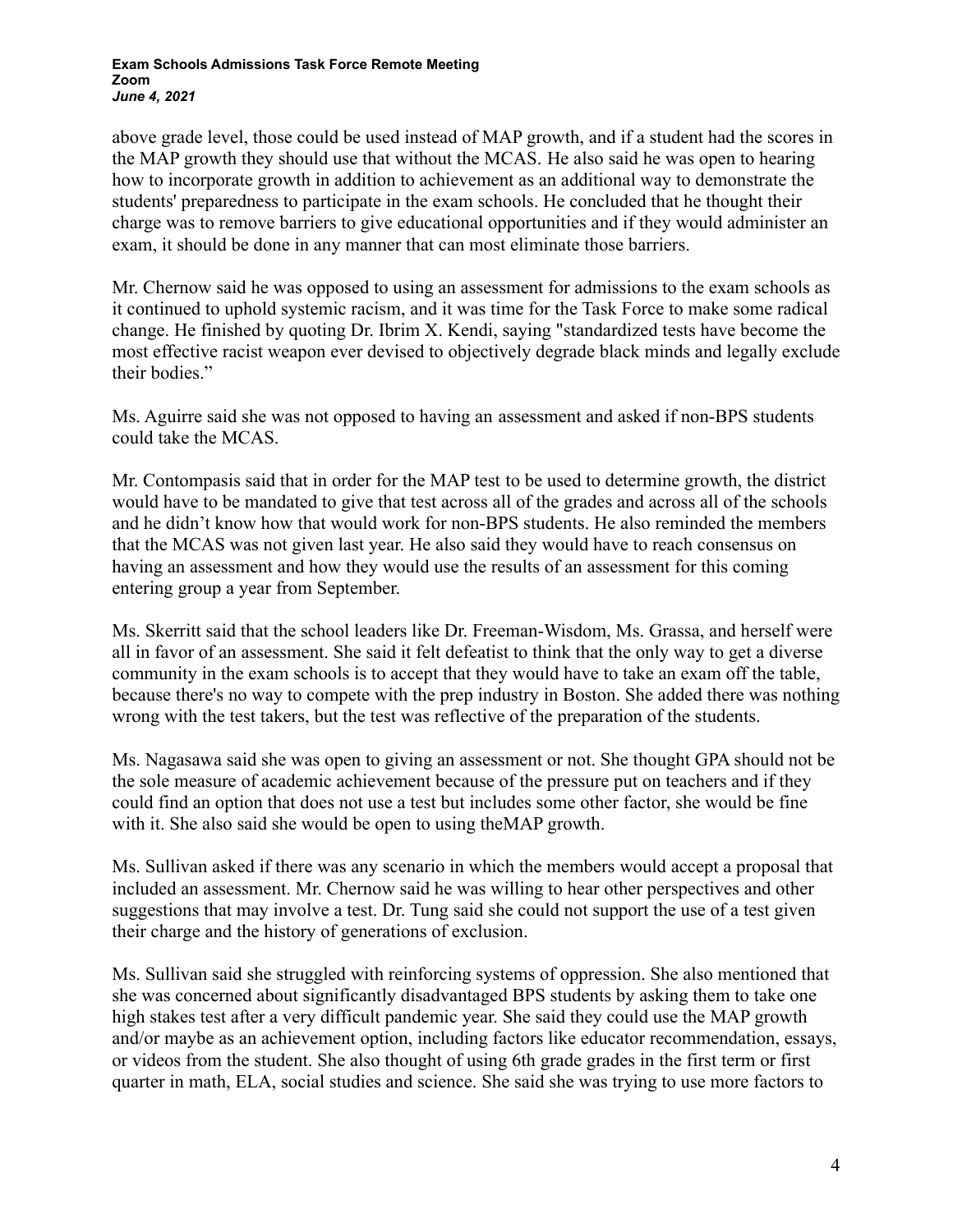get "closer to the student" and give them more opportunities to demonstrate their brilliance and their potential, while recognizing that all of these factors in one way or another, are problematic. She concluded by saying that they would present two proposals with assessment and one without an assessment and asked the members if there was an objection to these proposals. There was none.

Ms. Skerrritt asked that when this was to be presented to the School Committee, she thought it would be important to accompany all the scenarios with the operations involved as it would be necessary to understand the scope and personnel that would be needed to execute the different scenarios

### GENERAL PUBLIC COMMENT

- Yufang Rong, West Roxbury resident, Boston Latin School (BLS) parent, testified against lottery or geographic measures as admission criteria.
- Mei Yu, Roxbury resident, Josiah Quincy Elementary School (JQES) parent, testified against zip code as admissions criteria.
- Stuart Wang, Jamaica Plain resident, parent, testified against lottery or geographical measures as admission criteria.
- Jingsong Cao,West Roxbury resident, Boston Public School (BPS) parent, testified in favor postponing the timeline and vote of the Task Force.
- Steve Yang, West Roxbury resident, parent, testified in favor of an exam for admission criteria.
- Kelly Wang, South End resident, District English Learner Advisory Committee (DELAC), testified in favor of an exam and GPA for admissions criteria.
- Leah Wu, Charlestown resident, JQES parent, testified in favor of an exam.
- Jodie Cen, Charlestown resident, JQES parent, testified in favor of an exam.
- Shirley Weng, Brighton resident, JQES parent, testified against the zip code as admissions criteria.
- Xiuzhen Lin, South Boston resident, JQES parent, testified against zip code and lottery as admissions criteria.
- Jenny Xie, Brighton resident, parent testified in against zip code and lottery as admissions criteria.
- Kelly Liao, Chinatown resident, parent, testified in favor of an exam and GPA as admissions criteria.

# CLOSING COMMENTS

The Co-Chairs thanked the members and public.

# ADJOURN